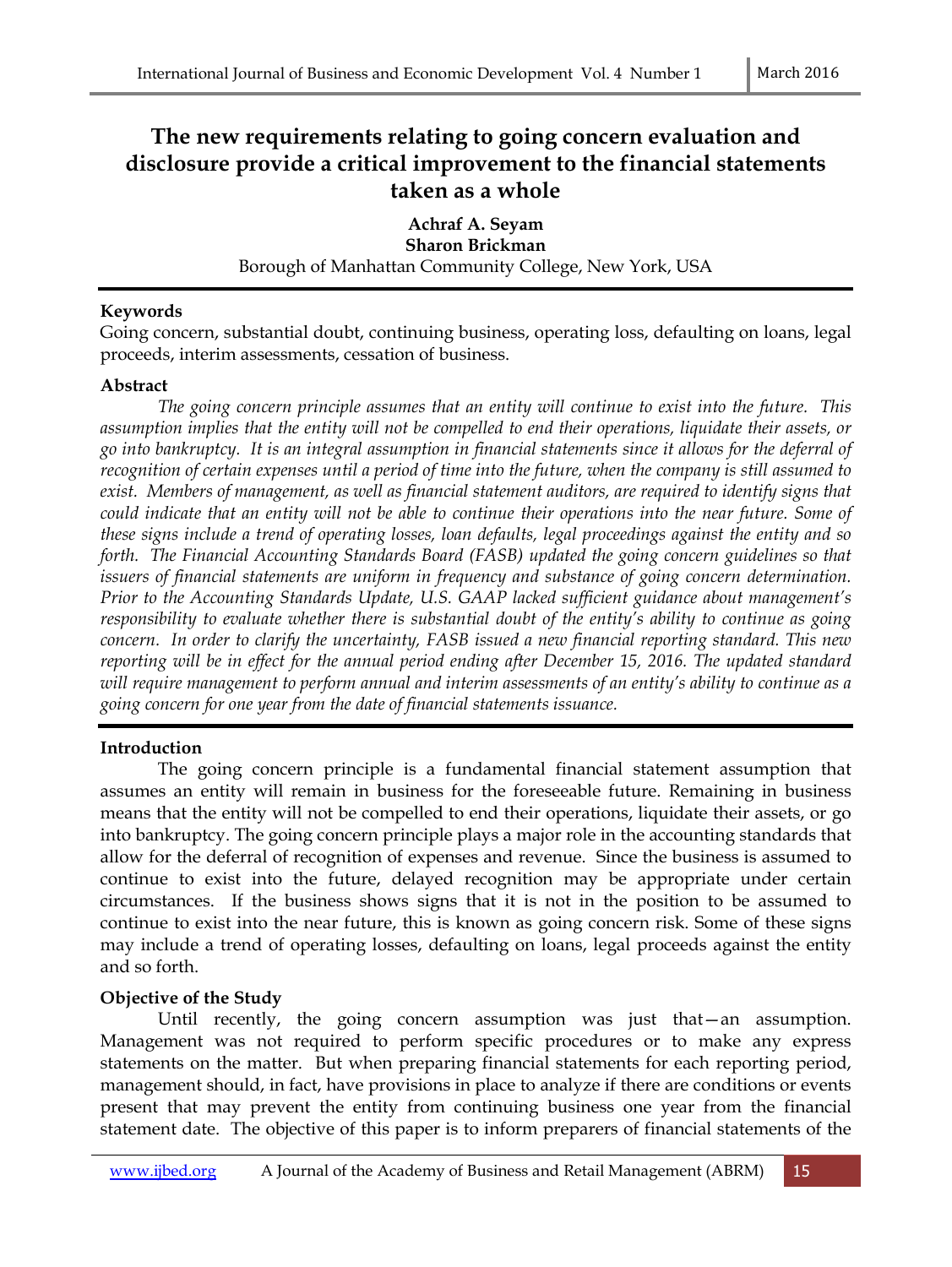changes to the requirements for presentation of financial statements as it relates to going concern. More specifically, if conditions or events raise substantial doubt that the entity will continue to exist, a statement should be attached to the report to inform the reader of the events that may cause the cessation of business.

### **Changes to the Accounting Standard**

Accounting standards are constantly changing to keep up with the demand of an everchanging market. The topic of going concern, specifically, the requirements for evaluation and disclosure, is no different. U.S. Generally Accepted Accounting Principles (US GAAP) had not provided guidance regarding evaluation and disclosures of going concern matters. As a result, companies had the ability to be inconsistent and/or incomparable with their peers in whether, when, and how management discloses the condition of the company. Additionally, management had the ability to potentially prepare financial statements that did not show the true colors of the company.

In contrast, Generally Accepted Auditing Standards (GAAS) has historically required financial statement auditors to perform procedures to evaluate if there is substantial doubt that the entity has the ability to continue as a going concern, although, the definition of "substantial doubt" had not clearly been defined. Auditors use their professional judgment on this very subjective matter. Auditors using professional judgment in this and other areas make reasonable decisions based on various facts and circumstances, although it does leave room for interpretation. It is possible for different auditors to make different decisions and conclusions with the same underlying facts and circumstances. This results in the potential for a lack of comparability among entities. Additionally, if the auditors find, based on their procedures that the entity raises substantial doubt about its ability to continue to operate as a going concern, the conclusion is often in disagreement with management, since the auditors performed specific procedures that were prescribed to them and used their professional judgment, while management had not performed any procedures. Without US GAAP providing principles and guidance for management, this clash would continue.

The Financial Accounting Standards Board (FASB) has been in deliberation for a period of time regarding the guidelines for preparers of financial statements related to the going concern matter. In 2008, there was an initiative to require entities to incorporate specific provisions with regard to financial reporting when an entity's future is of suspect, and the FASB issued an exposure draft to provide entities with guidance in this area. This exposure draft attempted to reconcile guidelines from both Generally Accepted Auditing Standards (US GAAS) and International Financial Reporting Standards (IFRS).

This original exposure draft elicited criticism for the terminology used, and it was suggested that the terms "going concern" and "substantial doubt" were not defined clearly enough. There was further criticism regarding the lack of guidance for preparation of financial statements when an entity is in liquidation. In 2010, after reviewing those criticisms, the board defined the meaning of going concern as: an early warning disclosure about an entity's uncertainties. In 2013, the board issued a second exposure draft which suggested the requirement of disclosures when it was more likely than not that an entity would be unable to meet its obligations within twelve months after the financial statement date or if it is probable that the entity would be unable to meet its obligations within 24 months after the financial statement date. These disclosures would be known as early warning disclosures.

The next step was to set the guidelines for what exactly substantial doubt is with regard to an entity's future. The board defined substantial doubt as a high threshold leading to high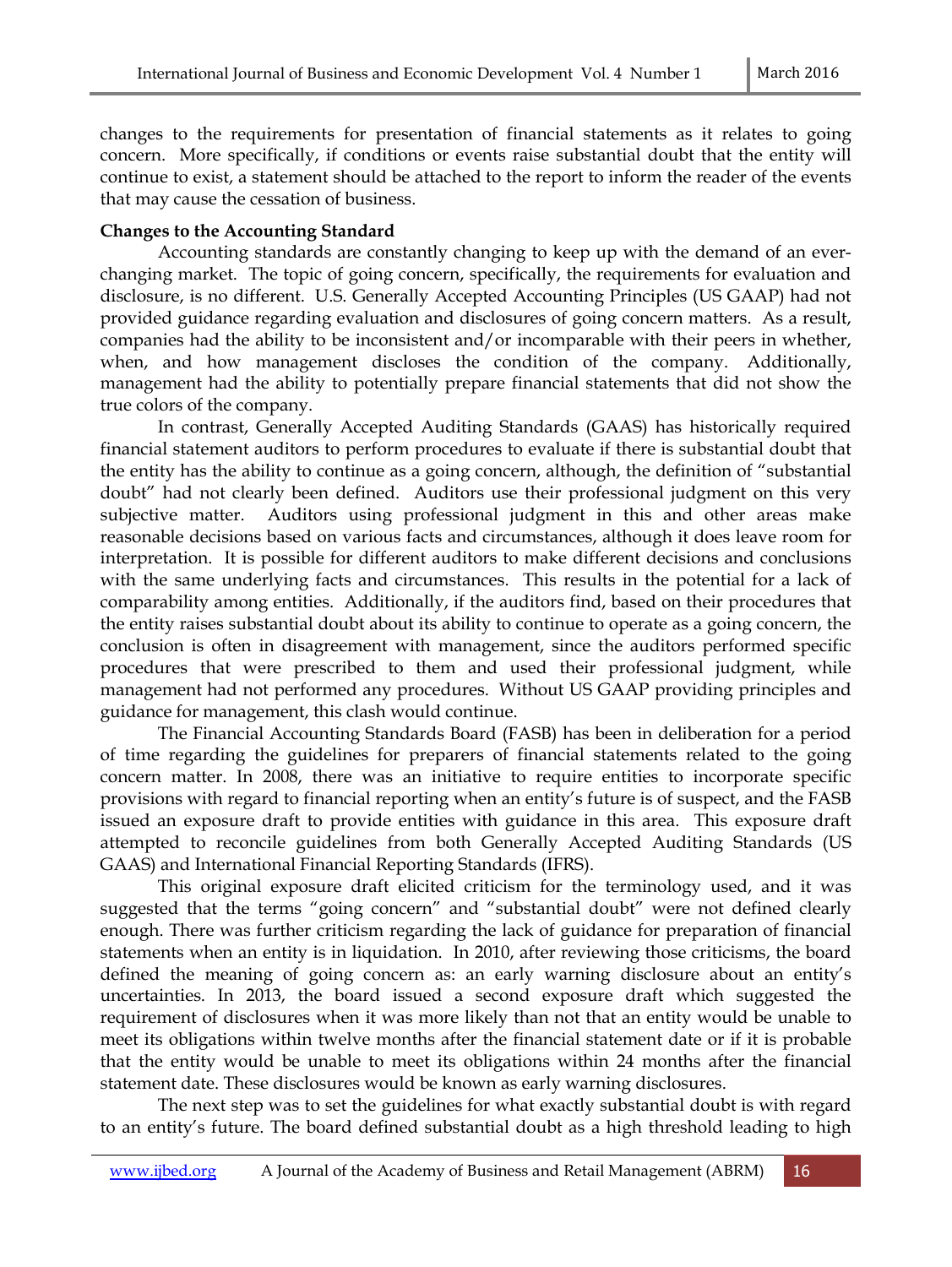uncertainty that the entity will be able to meet its obligations. This guideline, relating to an entity meeting its obligation, was used, since it is the most familiar and understandable threshold. Other alternatives were considered i.e. assessing the probability of impending liquidations or existing conditions that would interfere with the entity's ability to realize its assets and meet its obligations. But the most familiar threshold was chosen.

Additional amendments to the original exposure draft gave management the responsibility to evaluate when and how to disclose substantial doubt that an entity will continue as a going concern. The board discussed various options with regard to frequency of evaluation. The option that was chosen was that the entity's management should evaluate going concern risk at each annual and interim reporting period. This was the most popular option among respondents to the 2013 exposure draft. Other options that were discussed were annual only or annual only with triggering event-based interim evaluations. The latter two were not selected, since they do not provide a comprehensive evaluation for each interim period.

The more controversial issue the board discussed was the *how* i.e. the actual evaluation of substantial doubt. At what point must an entity disclose the uncertainty that they will be able to continue as a going concern? The board's research found that many financial statement users think of substantial doubt using stricter threshold than management. They found that financial statement users tend to think that substantial doubt means that there is a high probability that the entity will go bankrupt.

As a response to criticism to the exposure draft regarding the explanation given for what substantial doubt actually is, FASB provided examples of symptoms a company may experience when it is substantially doubtful to be able to continue as a going concern. Those symptoms include recurring operating losses, working capital deficiencies, negative cash flows from operating activities, and adverse key financial ratios. Other indications of possible substantial doubt include defaulting on loans or similar agreements, suppliers denying the entity from buying inventory on account, restructuring of debt, noncompliance with statutory capital requirements, the inability to finance operations or take out loans because of bad credit. Other indications include expensive legal proceedings and litigation, which may put pressure on the company to liquidate assets to meet obligations.

#### **Methodology to Evaluate Going Concern**

 In order to evaluate going concern, one must use a variety of methods. Some methods include the analysis of key financial ratios for forecasting, the review of compliance with terms of debt agreements, the review of minutes for board of directors meetings and other committee meetings, and the inquiry of the company's legal counsel. Additional methods are evaluating the motivations for new borrowings and raising new capital, liquidation of assets, restructuring costs, and reducing dividends. One must determine if the results of this methodology results in substantial doubt that the company will continue as a going concern.

### **The New Standard**

One of the main provisions included in the board's amendments is that management is now obligated to evaluate whether certain conditions or events raise substantial doubt about the entity's ability to continue as a going concern or continue its operations as a business. The important differentiation is that now *management* evaluates whether the company will be able to meet its obligations. This addresses the goal of having less disparity between management and the auditor in regards to the relevant disclosures.

The board's amendments also included a provision regarding the substance of what going concern is. Before these provisions were established, US GAAP had the assumption that a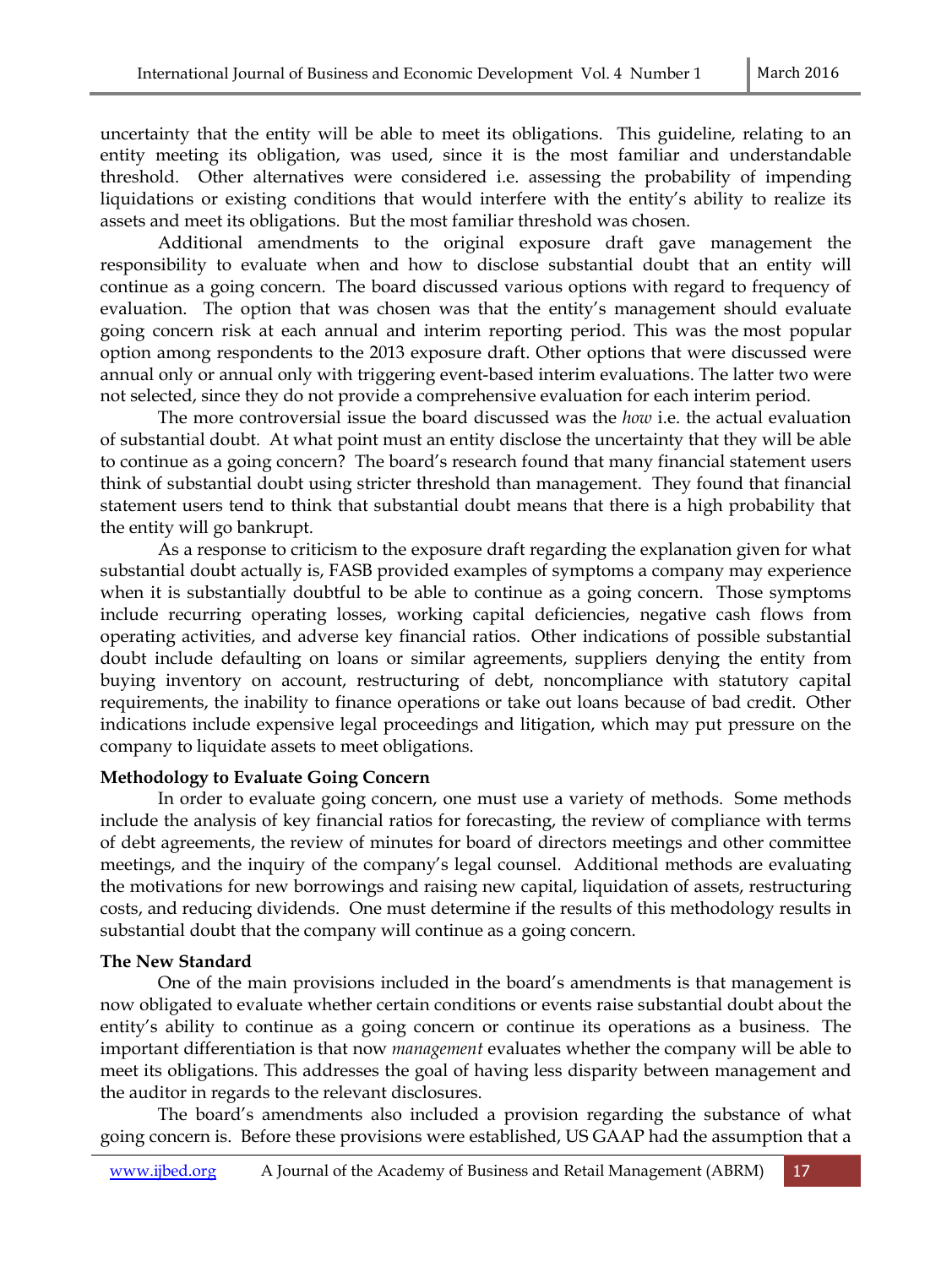company will continue as a going concern and operate normal business functions into the future. Historically, the external auditor had the responsibility to report on an entity's capability to continue as a going concern based on the entity's liquidity: the ability for the company to pay liabilities as they become due. This leads to the problem that by the time the external auditor makes his call on the matter, it could already be at the point that the company is close to collapse. Surely, that is not the proper way to make financial statement users aware of the company's financial situation. These going concern evaluations need to be performed sooner, and by management. Results of the evaluation need to be presented in the footnotes and disclosed using a standardized model. The new policies implemented into US GAAP now provide management with a true definition of substantial doubt, in addition to principles and guidance on how the substantial doubt needs to be presented in the financial statements.

The new update includes provisions that instruct management to disclose whether the entity is able to meet obligations due with the company's assets. If management concludes that there is substantial doubt within the entity, they are responsible to inform investors and other financial statement users of such and of their plans to minimize that substantial doubt. These plans should only be disclosed if the plans have reasonable assurance to mitigate the substantial doubt, and if the plans will be carried out to their fullest potential. If management's plans are implemented, and implemented effectively, the entity would be relieved of the substantial doubt to continue as a going concern. In this case, management would be responsible for disclosing all of the facts and circumstances; the existence of substantial doubt, the plans to minimize this substantial doubt, and how the plans effectively took place and alleviated the entity of substantial doubt. This should all be presented in an understandable way to financial statement users. If management's plans are not effective i.e.do not minimize or alleviate the entity of any substantial doubt to operate as a going concern, management is required to provide a statement in the footnotes including the following: existence of substantial doubt, and which events and/or conditions indicated such. Including these relevant disclosures would give financial statement users the full picture with respect to substantial doubt and how the company is affected.

The amendments in this standard, including a few of the main provisions mentioned above, are effective for the annual period ending after December 15, 2016, however, early application is permitted. Therefore in the future, all entities, public and non-public, are required to meet the requirements of the new standard "Accounting Standards Update No. 2014-15, *Disclosure of Uncertainties about an Entity's Ability to Continue as a Going Concern."* 

Accounting professionals are satisfied with the resulting updates to the standard. The Executive Director of the Center for Audit Quality (CAQ), Cindy Fornelli stated, "The CAQ commends FASB for its efforts in developing a standard that provides guidance regarding a preparer's responsibility to evaluate whether there is substantial doubt about an entity's ability to continue as a going concern, and, where required, to provide footnote disclosures about going concern uncertainties each reporting period. I (We) believe the adopted ASU represents an improvement over the current going concern model and will provide users of financial statements with more clarity on the nature of conditions or events that may raise substantial doubt about the entity's ability to continue as a going concern".

#### **Comparison to other Accounting Standards**

 During this study, it was beneficial to compare the U.S. Generally Accepted Accounting Principles (US GAAP) to the respective accounting standard from other countries. Since the International Financial Reporting Standards (IFRS), issued by the International Accounting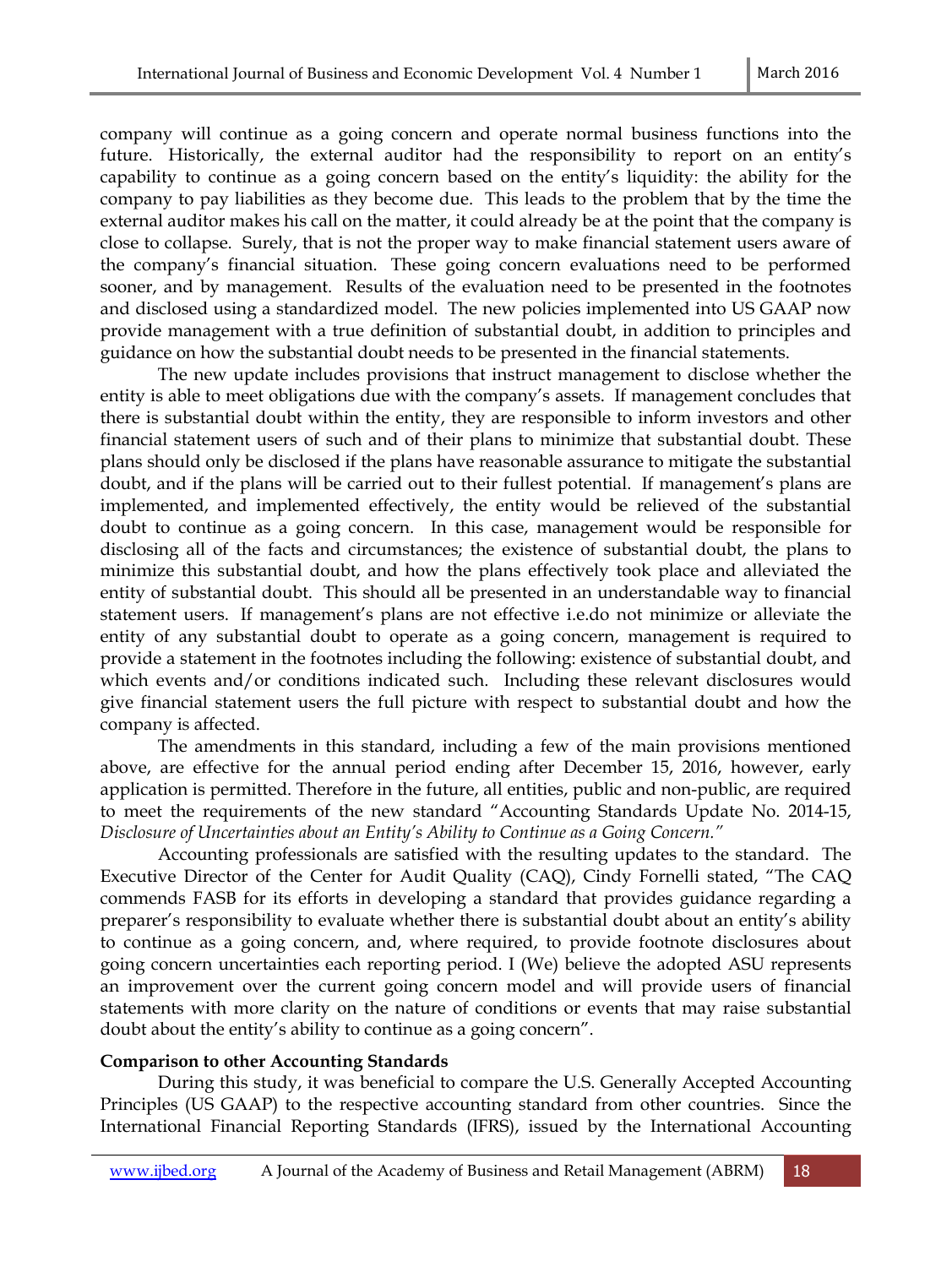Standards Board, has been adopted by approximately 120 countries, this is the most inclusive comparison. Under IFRS, the standard is essentially the same as the relevant standard under US GAAP, with one exception. While under US GAAP, the guideline requires management to assess whether the company is a going concern for a one year period after the financial statement date, IFRS's assessment period is for *at least* one year. US GAAP's position stems from the desire not to be overly speculative when making the assessment on this matter too far into the future. It comes as no surprise that all other aspects of this US GAAP standard are very similar to the international framework, since US GAAP has recently been making changes to the majority of their standards to conform with IFRS.

# **Conclusion**

Professionals agree that the new requirements relating to going concern evaluation and disclosure provide a critical improvement to the financial statements taken as a whole. The improvements provide for a more complete and accurate picture to financial statement users on a company's financial health. A company's financial statement will now be more comparable to another company's financial statements and investors will have more confidence that going concern risk is being sufficiently addressed. This update will help investors as well as entity management and their auditors. After many years of working through feedback, it appears that the board has finally established proper guidance in this area.

# **Limitations of the Study**

 This study is limited to for-profit companies, and it does not address state and local governmental entities. This is such, since governmental entities have unique accounting standards applied, which are developed by the Governmental Accounting Standards Board instead of the Financial Accounting Standards Board. Since they are not profit driven, the going concern assessment will surely be performed using different assumptions and guidelines, but we have not explored that topic in this paper. We look forward to exploring the topic in a future paper.

# **References**

- Assurance Services. (2014, August 28). *pwc*. Retrieved from In brief: FASB introduces going concern assessment and disclosure requirements:
- http://www.pwc.com/us/en/cfodirect/publications/in-brief/fasb-going-concern-us2014- 17.jhtml
- Center for Audit Quality. (2014, August 27). *Center for Audit Quality*. Retrieved from http://www.thecaq.org/newsroom/2014/08/27/caq-commends-fasb-s-issuance-ofguidance-to-improve-financial-reporting-of-going-concern-entities
- FASB Financial Accounting Standards Board. (2014, August 27). *FASB Financial Accounting Standards Board*. Retrieved from
- http://www.fasb.org/cs/ContentServer?pagename=FASB/FASBContent\_C/NewsPage&cid=1 176164330187
- Financial Accounting Standards Board. (2014, August). Presentation of Financial Statements-Going Concern (Subtopic 205-40). *Disclosure of Uncertainties about an Entity's Ability to Continue as a Going Concern*, pp. 1-33.
- Jim Sylph, Executive Director, Professional Standards IFAC international Auditing and Assurance Standards Board, International Federation of Accountants
- http://www.ifac.org/system/files/downloads/IAASB\_Staff\_Audit\_Practice\_Alerts\_2009\_01.p df